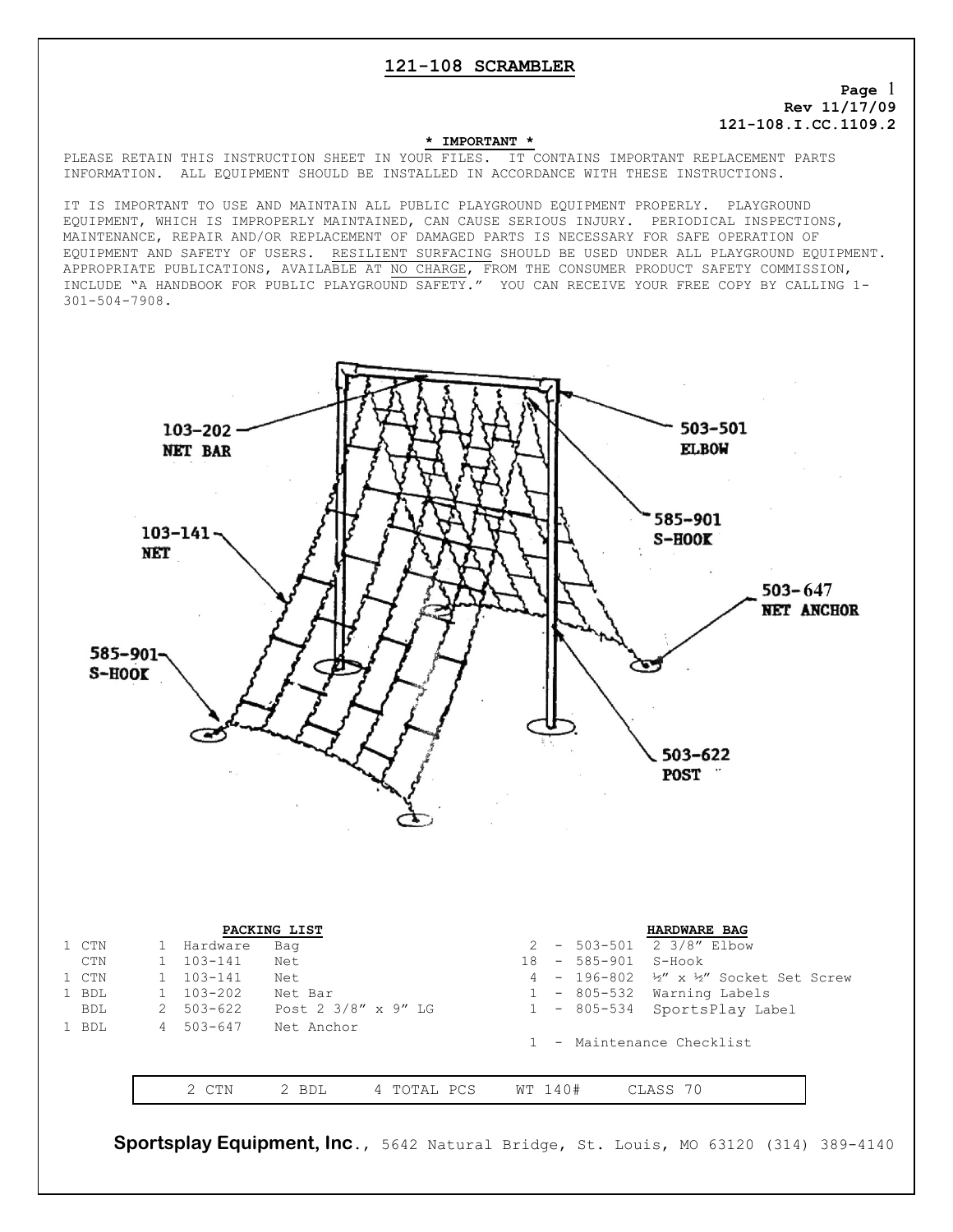# **121-108 SCRAMBLER**

**Page** 2 **Rev 11/17/09 121-108.I.CC.1109.2**

### **GENERAL USE/FALL ZONE & FOOTING RECOMMENDATIONS**

STATIONARY & PORTABLE EQUIPMENT – USE/FALL ZONES SHOULD EXTEND A MINIMUM OF 6 FEET IN ALL DIRECTIONS FROM THE PERIMETER OF THE EQUIPMENT GROUND SPACE. THIS AREA SHOULD BE COVERED WITH THE REQUIRED AMOUNT OF RESILIENT SAFETY SURFACING MATERIAL. FOR SOME EQUIPMENT – USE/FALL ZONES CAN OVERLAP. SEE CONSUMER PRODUCT SAFETY COMMISSION GUIDELINES.

DIAMETER & DEPTH OF FOOTINGS ILLUSTRATED ARE SATISFACTORY IN MOST APPLICATIONS FOR PIPE SIZES UP TO 2 3/8" DIAMETER. VARYING SOIL & CLIMATIC CONDITIONS MAY REQUIRE DEEPER & HEAVIER FOOTING IN SOME AREAS. CHECK LOCAL BUILDING CODES.





If resilient surfacing is to be less than  $12''$ , then additional pipe should be put in concrete to maintain proper finish grade for equipment.



**Sportsplay Equipment, Inc**., 5642 Natural Bridge, St. Louis, MO 63120 (314) 389-4140